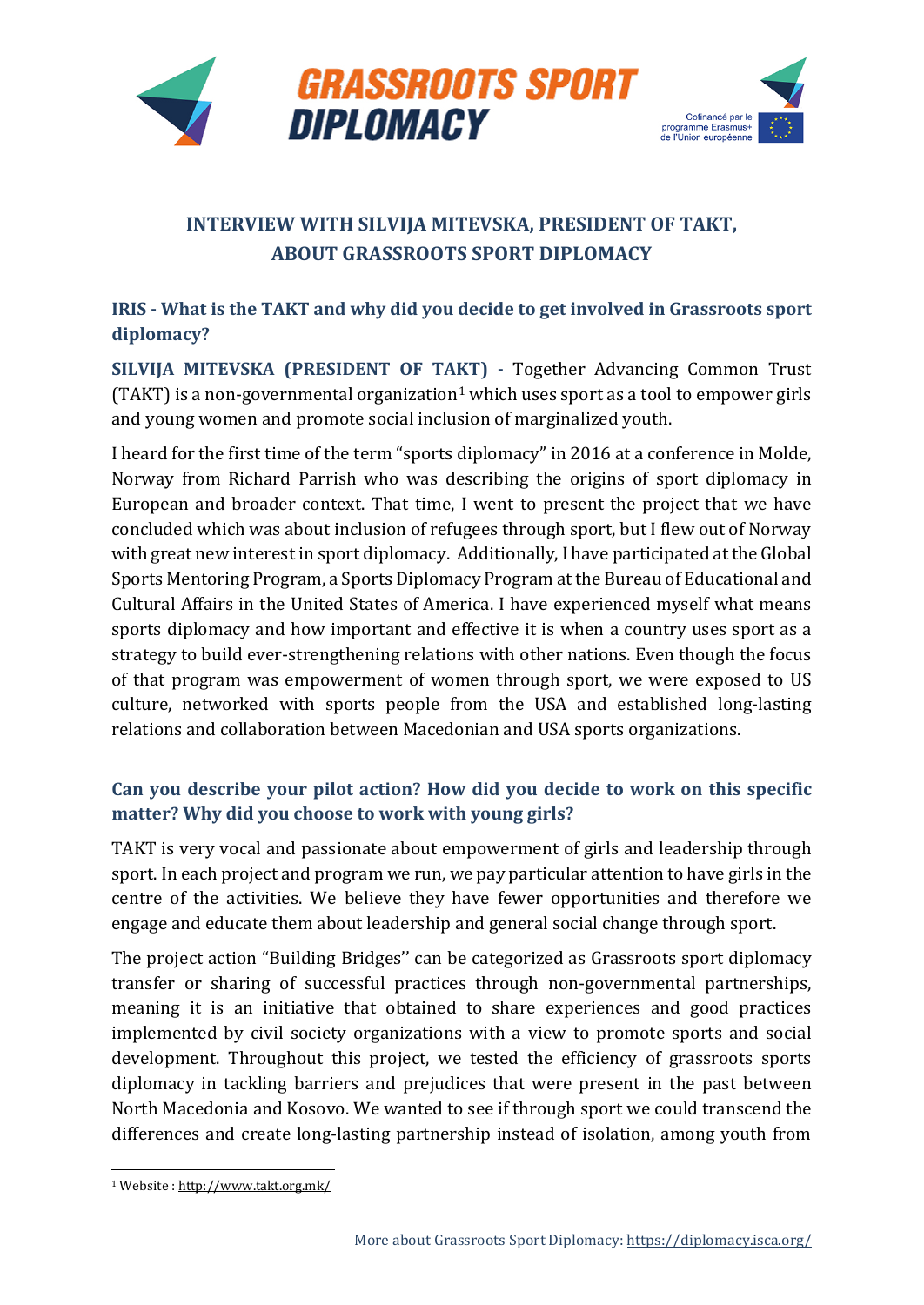





two municipalities in these neighbouring countries. We believed that sport could not be only limited to professional athletes or sport clubs. Instead, we believed that sports diplomacy can be practiced by everyone who has a genuine interest in sport and bringing people together.

## **You explained that you had 3 main objectives: increased cooperation/ empowered women / raise awareness. What are the main results?**

The main objectives we achieved throughout this project is that now we have empowered girls and women who became active agents of change and peer-leaders within their communities; increased collaboration on municipal level and particularly between schools who pledged to further their collaboration. Additionally, more people in both Macedonia and Kosovo are educated on the importance of sport to connect two nations and youth from two different ethnical backgrounds. I believe that the long-term result is that we have created a climate that change is possible and that sport can bring youth and communities together.

#### **What were the difficulties that you had to face?**

The difficulty at the beginning of the project was to convince the parents of the underaged girls and boys to travel to the neighbouring country for a sport camp but after the first visit and the evident enthusiasm of the participants, we had full support and confidence from the parents. Moreover, some of them got involved in organizing the sport clubs in Macedonia and helped us carry out our sports activities.

In addition, we have faced language barrier that we overcame by selecting sports and activities, which were not too complex and did not require long translations.

#### **What will be the next steps? (with these girls? With this project?) – Do you want to develop in other countries? With other communities?**

Since this grassroot sports diplomacy project was very effective and cost-efficient, we plan to expand the same model in the neighbouring country Greece. There has always been political turmoil and limited understanding between these two countries, and we see grassroots sports diplomacy as a great way to challenge this. We plan to start and support connection between various schools, sport clubs and municipalities from the two countries, thus opening the door to high-profile negotiations and more importantly changing the narrative that has been present for many years. By engaging the youth as active agents of change within their own communities, we will send a message that through sport we can have more open, accepting and respectful society for all.